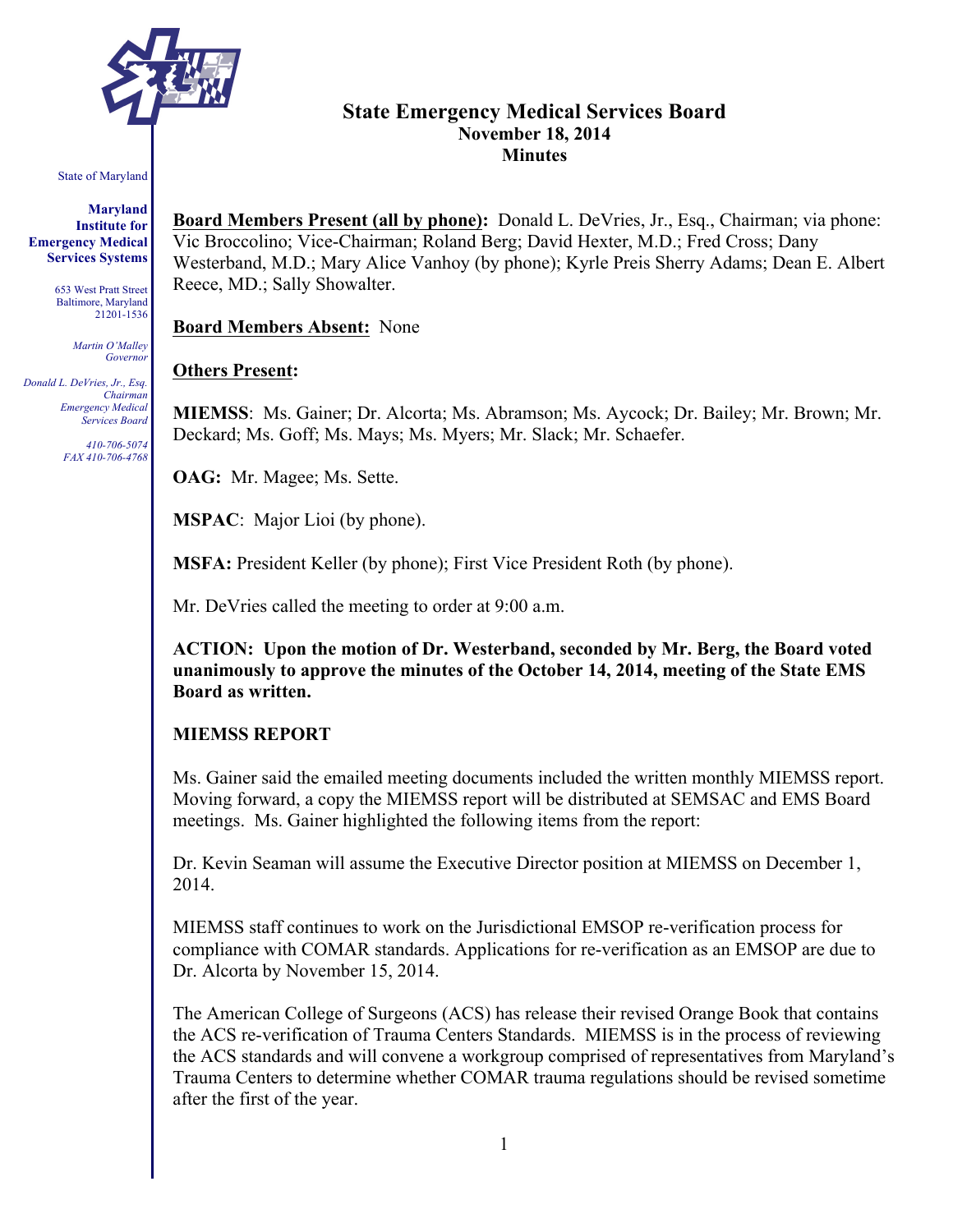Governor Elect Hogan will be sworn in on January 21, 2014, and will be presenting his budget to the legislature no later than January 28, 2014. Mr. Hogan's transition team will be working with the Department of Budget and Management reviewing agency budget requests. It is unclear what the impact on the FY16 budgets will be under the new administration.

Ms. Gainer added that with the recent election there will be significant changes in the legislature. Delegates Norm Conway, John Bohanan, David Rudolph, Mike Weir, John Donoghue, Kevin Kelly, and Senator Roy Dyson lost their bids for re-election, while Delegate Mary Delaney James failed in her bid for a Senate seat. As a result, there will likely be major changes in the House Appropriations Committee and the House EMS Workgroup which was formed after the crash of Trooper 2. Due to the retirements and the recent election results, the original 14-member House EMS Workgroup will have only 4 returning members: Marvin Holmes (Vice Chair), Talmadge Branch, Dan Morhaim and Kathy Szeliga. MIEMSS will be meeting with EMSOF partners in December to discuss initiatives the upcoming Legislative Session and efforts to reconstitute the House EMS Workgroup.

Ebola. Dr. Alcorta reported that Mali has been added to the CDC list of countries in West Africa affected by the Ebola virus disease outbreak, and MIEMSS has notified the 911 centers and EMS Operational Programs to add the country of Mali to their screening processes. DHMH is currently monitoring 125 persons who have traveled to one of the outbreak countries and returned to our area. MIEMSS has been relaying infectious diseases updates and notifications via weekly conference calls with statewide 911 centers and commercial and public EMS services. MIEMSS is conducting a survey to ascertain jurisdictional and commercial services PPE caches. An Infectious Disease page has been added to the MIEMSS website and will include links to CDC and DHMH updates and notifications.

Mr. Berg asked if the notification banner on eMEDS<sup>®</sup> could include a message to providers alerting them when an update has been posted to the infectious disease page on MIEMSS website. Dr. Alcorta will check to see if this can be done.

Ms. Vanhoy asked if there could be specific hospitals designated to receive persons under investigation (PUIs) for possible Ebola virus disease directly by EMS in order to keep resources open at smaller facilities. Dr. Alcorta said the Secretary of DHMH has determined that every emergency department must be capable of receiving a PUI, and EMS should not redirect to other facilities and must go to the closest ED. Ms. Adams said there has been a national discussion regarding designated receiving facilities but that this is not an option at this time. Since it is flu season, this could put stress on the EMS system by taking resources out of service. Ms. Adams added that there is an application process for requesting to be a designated referral treatment center through DHMH. Dr. Alcorta added that LifeStar Response and MedStar commercial ambulance services have received waivers as designated interfacility transfer transports for Ebola patients.

## **SEMSAC REPORT**

Mr. Berg said the SEMSAC had a very productive meeting on November 6, 2014. The legislative changes and EMRC/SYSCOM renovations were discussed.

The 2015 protocol changes were approved.

The Regional Affairs Committee reported that the 50/50 grants have been prioritized.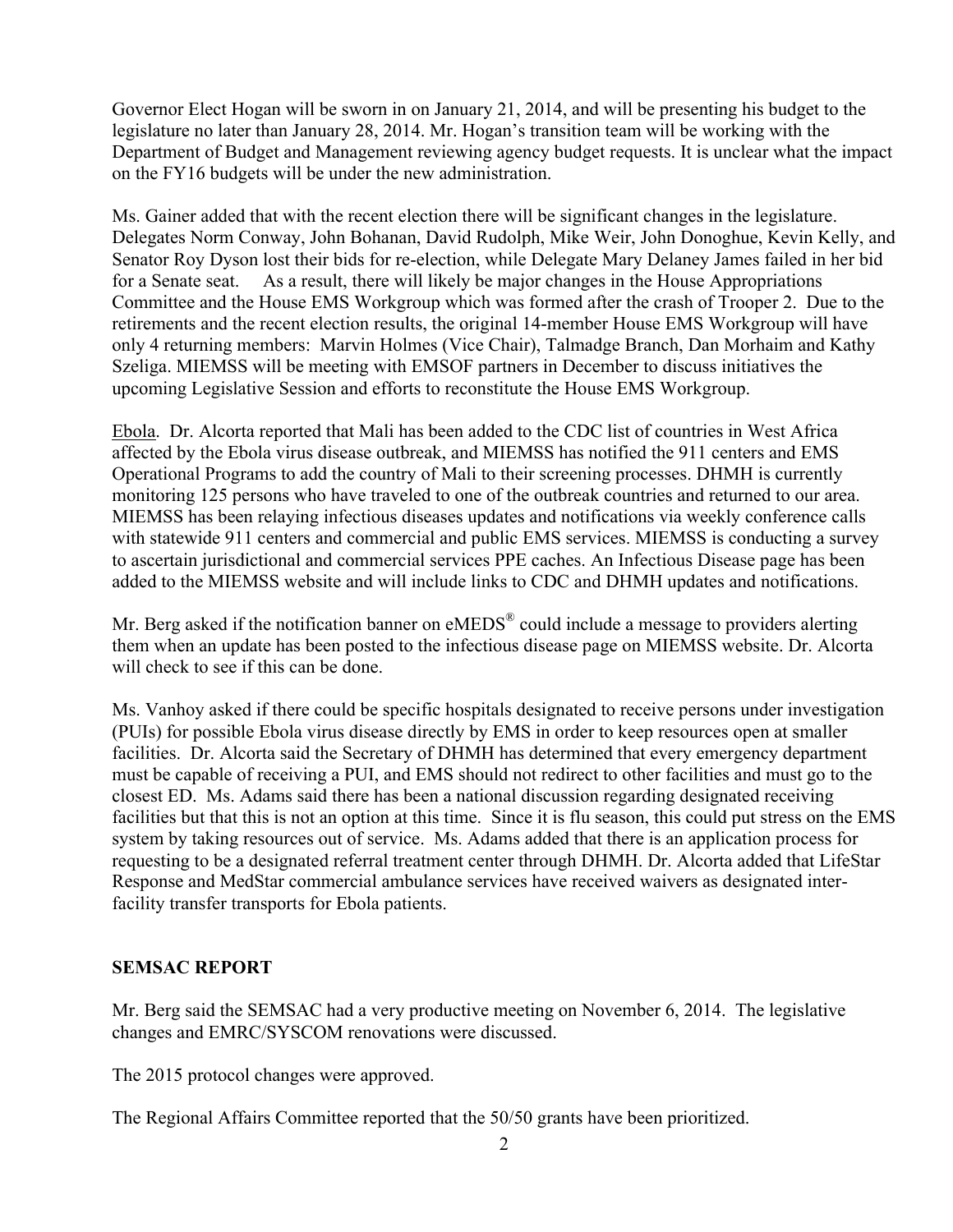The Minimal Equipment Standards subcommittee reported that the first meeting was well attended; nonparticipating VAIP jurisdictions were asked to review the VAIP in detail to identify reasons for not participating in the program. The next meeting will be held on December 4, 2014.

The SEMSAC Assessment Sub-committee, chaired by Jim Scheulen, had the first meeting with discussions surrounding past and future responsibilities of SEMSAC. The subcommittee would like to meet with Dr. Seaman and Mr. DeVries to ascertain their expectations regarding the roles and responsibilities of SEMAC.

Dr. Anders, American Academy of Pediatrics, Maryland Chapter representative, asked for SEMSACs assistance regarding the timely disposition of patient care reporting between EMS and hospital emergency departments. After a lengthy discussion, Dr. Anders agreed to Chair a subcommittee of SEMSAC to investigate a possible solution to patient care reporting by EMS. Mr. Berg asked for a MIEMSS IT eMEDS<sup>®</sup> staff person to participate on the subcommittee.

Mr. Berg and Mr. Scheulen were elected Chair and Vice Chair, respectively, of SEMSAC, each for a second term.

# **MSP AVIATION COMMAND UPDATE**

Major Lioi stated that MSPAC has completed transitional training at 6 of 7 Sections. The Baltimore Section, Trooper 1, began transition training on October 27, 2014. Members at the Trooper 1 Section are in the process of finishing the ground school portion of transition training and sortie-based training will follow in the coming weeks. MSPAC anticipates being fully transitioned the end of 2014.

Major Lioi said that the 20 Second in Command (SIC) PINs have been filled. There are three pilot vacancies due to attrition.

MSPAC and DGS are working together and DGS has begun the process to sell the legacy Dauphin fleet. It is anticipated the helicopters would be listed on the "GOV Deals" website around mid-December. The aircraft will be posted for bid for 60 days and will be available for inspection by prospective bidders soon thereafter.

Trooper 5's Ribbon Cutting Ceremony took place at the Cumberland Section on October 15, 2014, to commemorate that Section providing full service to Western Maryland in the new AW-139. Our sincere thanks go out to all our partners who joined in this celebration.

## **MSFA UPDATE**

President Keller said that the MSFA is wrapping up Fire Prevention week. President Keller said the RFP is being finalized for hiring an assistant manager under the SAFER grant.

The MSFA Presidents will be meeting with the MSFA legislative group on November 24, 2014, to discuss the legislative changes as a result of the recent election.